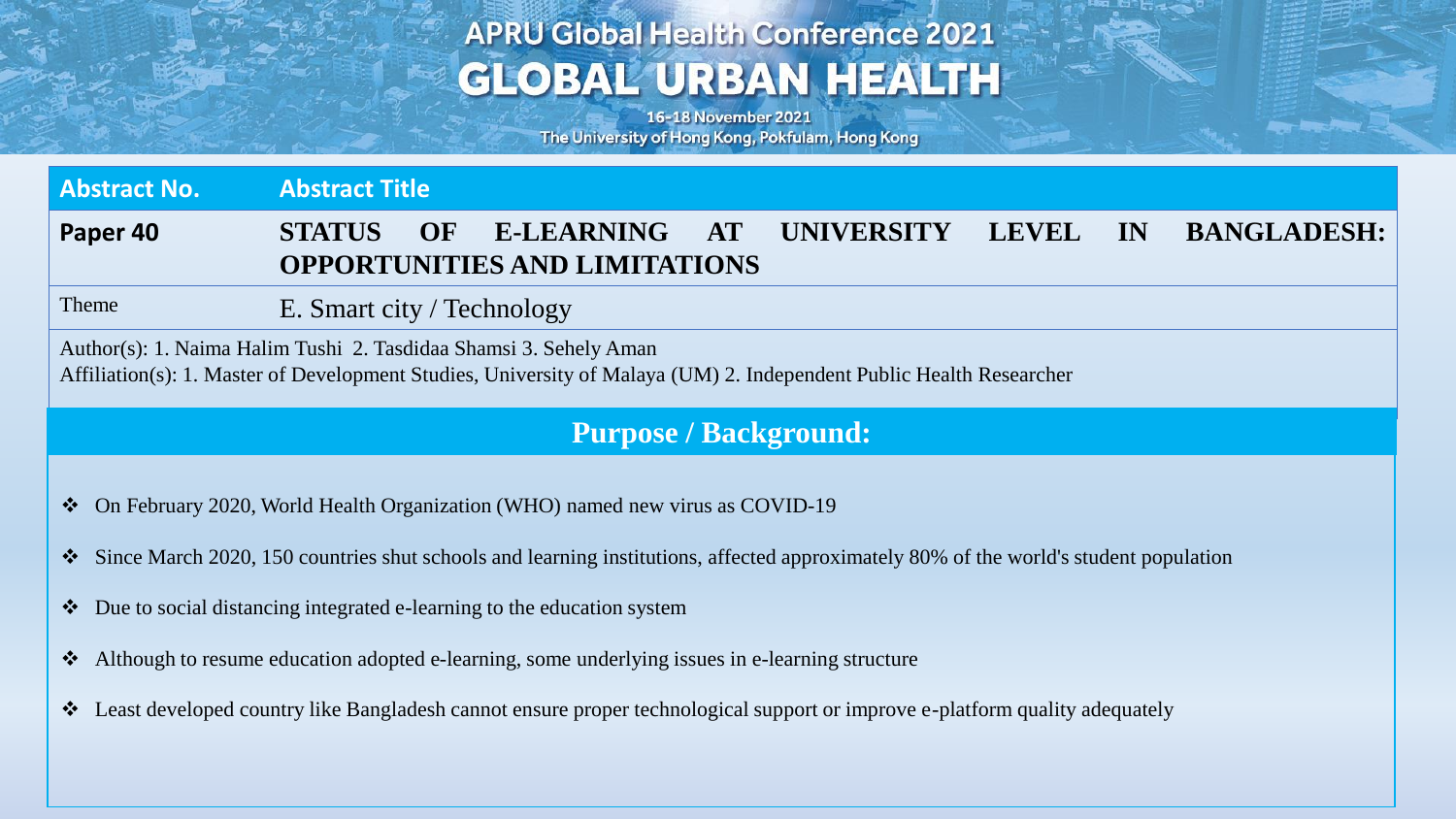# **APRU Global Health Conference 2021 GLOBAL URBAN HEALTH**

16-18 November 2021 The University of Hong Kong, Pokfulam, Hong Kong

Age Allen Part

| <b>Abstract No.</b>                                                                                                                                                     |               |    |                       |           |                                      |              |    |                    |  |  |
|-------------------------------------------------------------------------------------------------------------------------------------------------------------------------|---------------|----|-----------------------|-----------|--------------------------------------|--------------|----|--------------------|--|--|
| Paper 40                                                                                                                                                                | <b>STATUS</b> | OF | <b>E-LEARNING</b>     | <b>AT</b> | <b>UNIVERSITY</b>                    | <b>LEVEL</b> | IN | <b>BANGLADESH:</b> |  |  |
| <b>Methods:</b>                                                                                                                                                         |               |    |                       |           |                                      |              |    |                    |  |  |
| <b>Type of the Study:</b> quantitative and descriptive research<br>$\frac{1}{2}$                                                                                        |               |    |                       |           |                                      |              |    |                    |  |  |
| <b>Population Frame:</b> 200 private and public university students of Bangladesh<br>$\frac{1}{2}$                                                                      |               |    |                       |           |                                      |              |    |                    |  |  |
| <b>Sample &amp; Sampling Technique:</b> random sampling technique<br>$\frac{1}{2}$                                                                                      |               |    |                       |           |                                      |              |    |                    |  |  |
| Variable Selection: dependent variables e-learning status, and independent variables demographic factors, knowledge towards e-learning, and e-learning<br>$\frac{1}{2}$ |               |    |                       |           |                                      |              |    |                    |  |  |
| experience                                                                                                                                                              |               |    |                       |           |                                      |              |    |                    |  |  |
| <b>Source of Data:</b> primary quantitative data collected following a EBPQ survey questionnaire<br>$\frac{1}{2}$                                                       |               |    |                       |           |                                      |              |    |                    |  |  |
| <b>Data Analyzing Technique:</b> 1. analyzed demographic factors through SPSS 17.0 in Windows version 2009                                                              |               |    |                       |           |                                      |              |    |                    |  |  |
| 2. followed Cronbach's alpha to check the core regularity dependability of                                                                                              |               |    |                       |           |                                      |              |    |                    |  |  |
| the total EBPQ and three subscales                                                                                                                                      |               |    |                       |           |                                      |              |    |                    |  |  |
| 3. used an alpha level of 0.05 to interpret each statistical studies.                                                                                                   |               |    |                       |           |                                      |              |    |                    |  |  |
| 4. conducted Pearson Correlation test to check correlation strength                                                                                                     |               |    |                       |           |                                      |              |    |                    |  |  |
|                                                                                                                                                                         |               |    | <b>Abstract Title</b> |           | <b>OPPORTUNITIES AND LIMITATIONS</b> |              |    |                    |  |  |